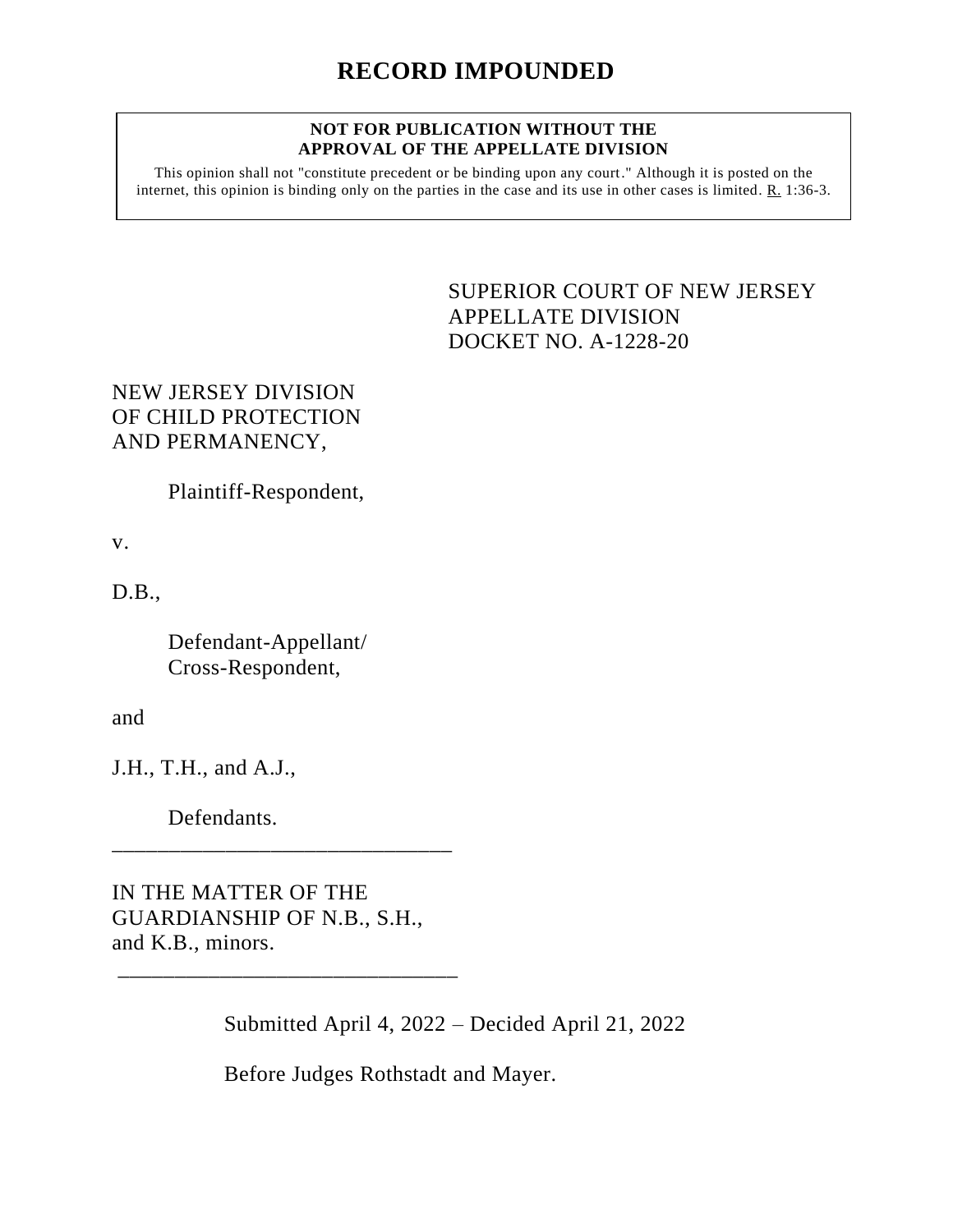On appeal from the Superior Court of New Jersey, Chancery Division, Family Part, Union County, Docket No. FG-20-0012-20.

Joseph E. Krakora, Public Defender, attorney for appellant (Mark E. Kleiman, Designated Counsel, on the briefs).

Joseph E. Krakora, Public Defender, Law Guardian, attorney for minor-cross-appellant K.B. (Meredith Alexis Pollock, Deputy Public Defender, of counsel; Melissa R. Vance, Assistant Deputy Public Defender, of counsel and on the brief).

Joseph E. Krakora, Public Defender, Law Guardian, attorney for minor-cross-appellant N.B. (Meredith Alexis Pollock, Deputy Public Defender, of counsel; Cory H. Cassar, Designated Counsel, on the briefs).

Matthew J. Platkin, Acting Attorney General, attorney for respondent (Sookie Bae-Park, Assistant Attorney General, of counsel; Maureen Bull, Deputy Attorney General, on the brief).

PER CURIAM

Defendant D.B.  $(Dorothy)^1$  appeals from a November 19, 2020 judgment

of guardianship after a trial terminating her parental rights to her three sons,

K.B. (Kevin), born in 2008, N.B. (Neil), born in 2006, and S.H. (Steven), born

<sup>&</sup>lt;sup>1</sup> We use initials and pseudonyms for the parties to protect their privacy in accordance with Rule  $1:38-3(d)(12)$  and N.J.S.A. 9:6-8.10a(a).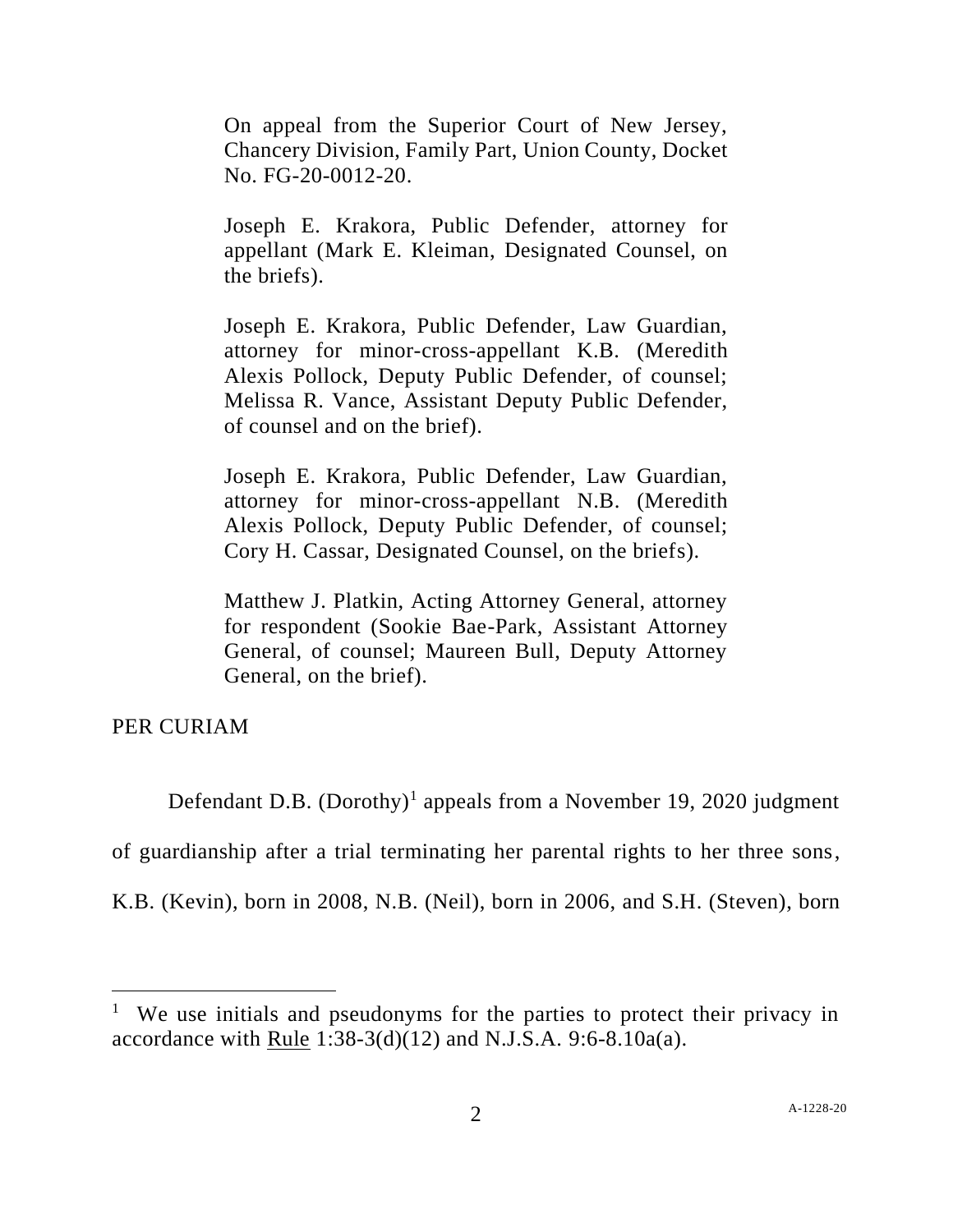in 2007, arguing respondent New Jersey Division of Child Protection and Permanency (Division) failed to present clear and convincing evidence under all four prongs of the best interests test, N.J.S.A. 30:4C-15.1(a). Kevin and Neil cross-appeal from that same judgment, arguing the Division failed to satisfy its burden under the third and fourth prongs of the best interests test. We affirm for the thorough and detailed reasons articulated on the record on November 19, 2020 by Judge Marc R. Brown.

We will not recite the lengthy history of the Division's interactions with Dorothy. Instead, we incorporate by reference the extensive factual findings articulated in Judge Brown's comprehensive oral decision. We provide a summary of the relevant facts and expert testimony.

Dorothy has a long history of interactions with the Division.<sup>2</sup> In April 2014, the Division took custody of Neil, Steven, and Kevin based on environmental neglect, poor hygiene, sporadic school attendance, and Dorothy's non-compliance with the Division's individual therapy and parenting programs.

The boys were placed in several different foster homes between 2014 and the guardianship trial in 2020. Eventually, Steven was placed with David

<sup>&</sup>lt;sup>2</sup> Dorothy gave birth to seven children. The Division previously took custody of four of Dorothy's children. Those children are not the subject of this appeal.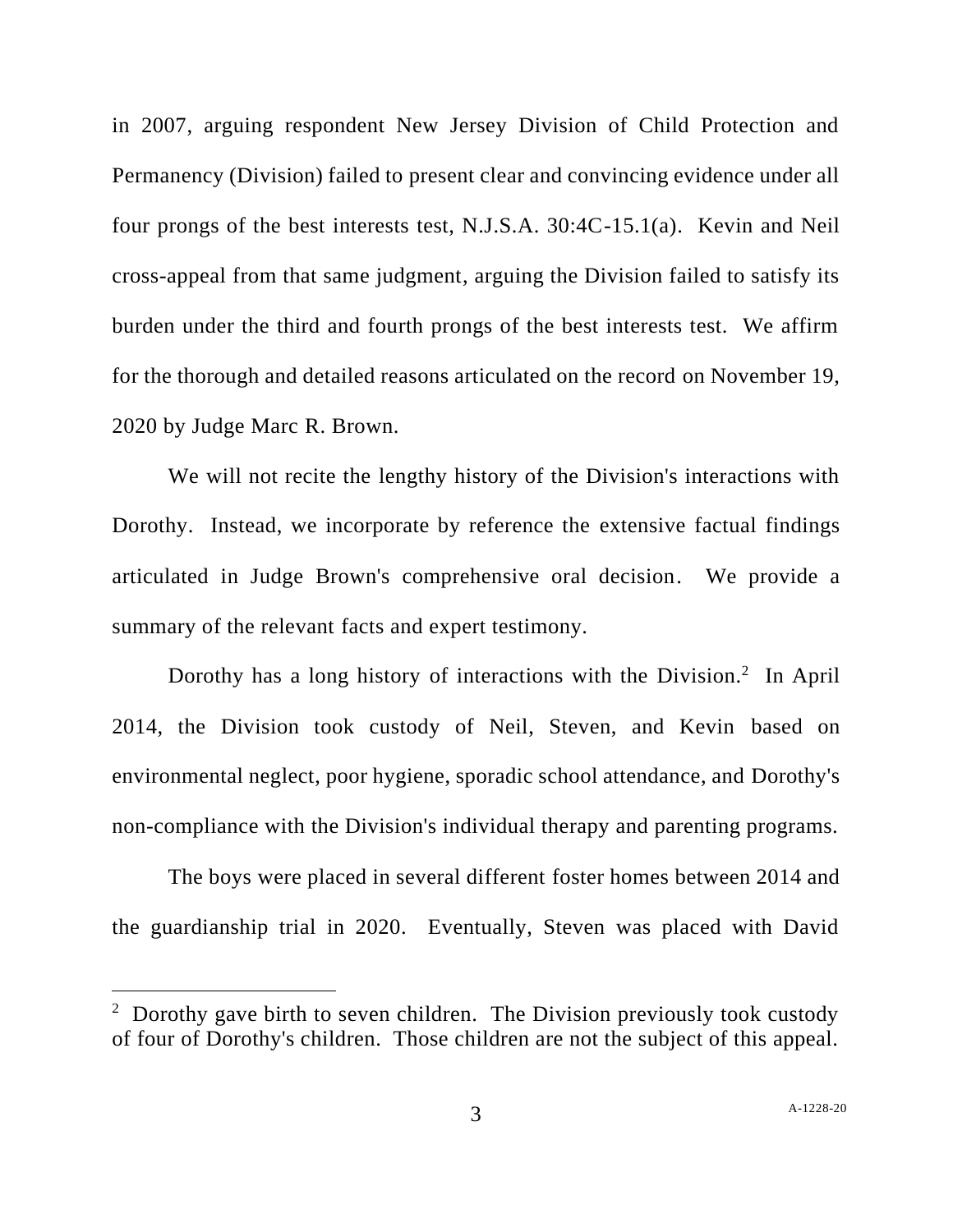Walter<sup>3</sup> and Neil and Kevin were placed together with the Dee family. The boys remain with their same resources parents to date.

During the six years between the time the Division took custody of the children and the guardianship trial, Dorothy had visitation with the children and saw her sons regularly in 2018. However, Dorothy saw her sons sporadically in 2019 and 2020 and her visits with the children for the three months preceding the guardianship trial were "almost non-existent."

The Division referred Dorothy to individual therapy and parenting groups. However, she failed to attend these programs with regularity and often failed to show up for scheduled appointments.

From 2014 to the date of the guardianship trial, Dorothy lacked stable and secure housing. For a period, she lived in a homeless shelter in New York. During the trial, Dorothy lived in a shelter in Pennsylvania. The Division offered Dorothy assistance in obtaining suitable housing for herself and the children, but Dorothy superficially participated in pursuing the Division's offers.

Prior to the trial, Steven's resource parent stated his intention to adopt Steven. Neil and Kevin's resource family testified at trial they were open to adoption but would consider either Another Permanent Planned Living

<sup>&</sup>lt;sup>3</sup> We refer children's resource parents by pseudonyms to protect their privacy.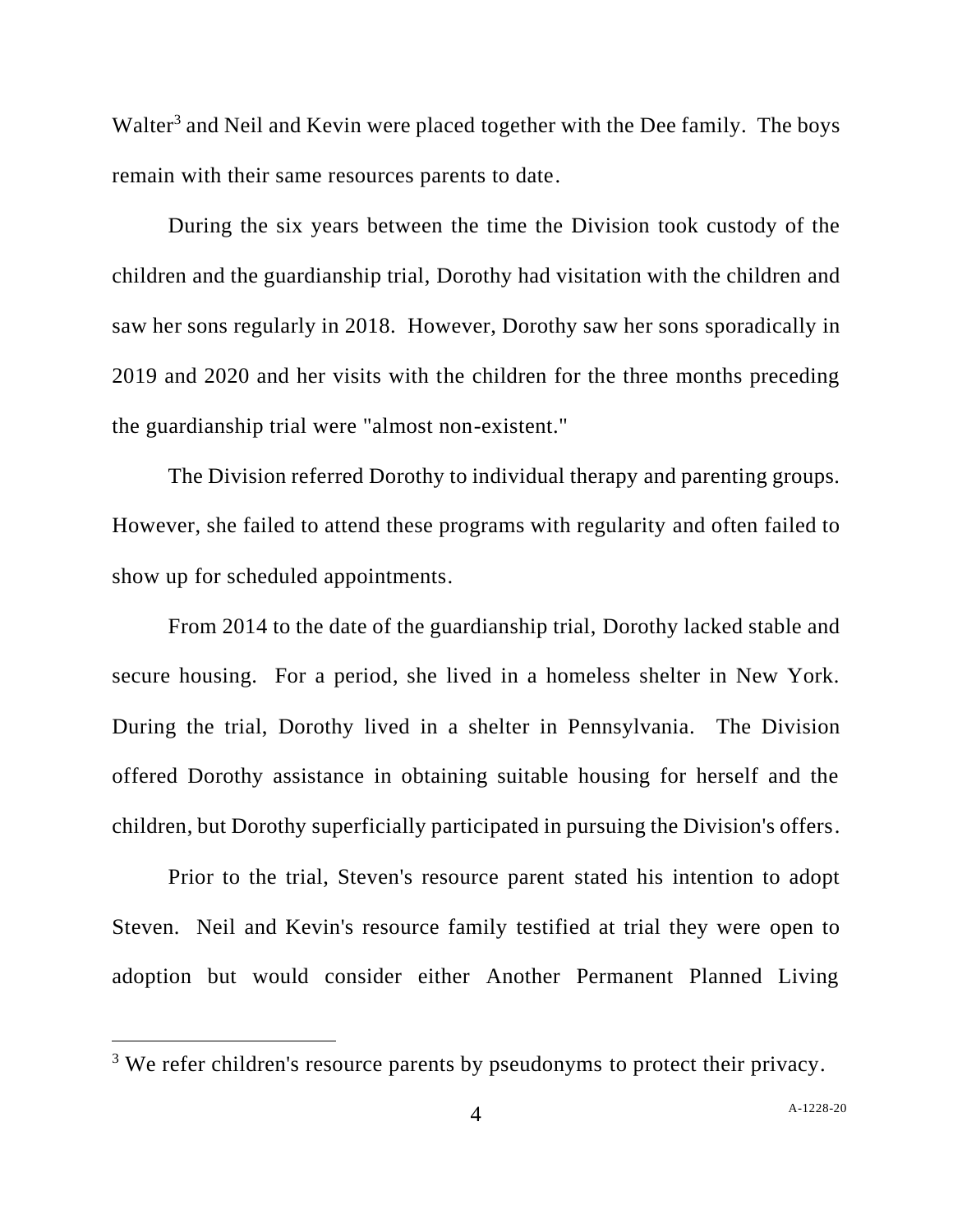Arrangement (APPLA) or a Kinship/Legal Guardian (KLG) plan. Laura Dee told the judge that Neil and Kevin did not want their mother's parental rights terminated. Thus, the Dee family remained willing to consider options that could incorporate the boy's wishes. Laura Dee wanted to adopt Kevin and Neil but testified she would let the judge decide on a plan that would reflect the best interest of the children.

The guardianship trial took place over four non-consecutive days in October 2020. The Division's caseworkers, Tiffany Kinnery and Leonard Cusumano, testified. The caseworkers told the judge why the Division took custody of the children, explained the children's development in the six years leading up to trial, and described the children's positive experiences with their resource families.

In addition, Cusumano testified regarding the permanency plan options available to the children. When asked about the possibility of long-term foster care, Cusumano explained that with "long-term foster care, with custody, everything kind of just comes to a screeching halt at 18-years-old." Cusumano also testified he had not seen long-term foster care for children younger than sixteen years old because children that age or younger were either adopted or granted KLG status.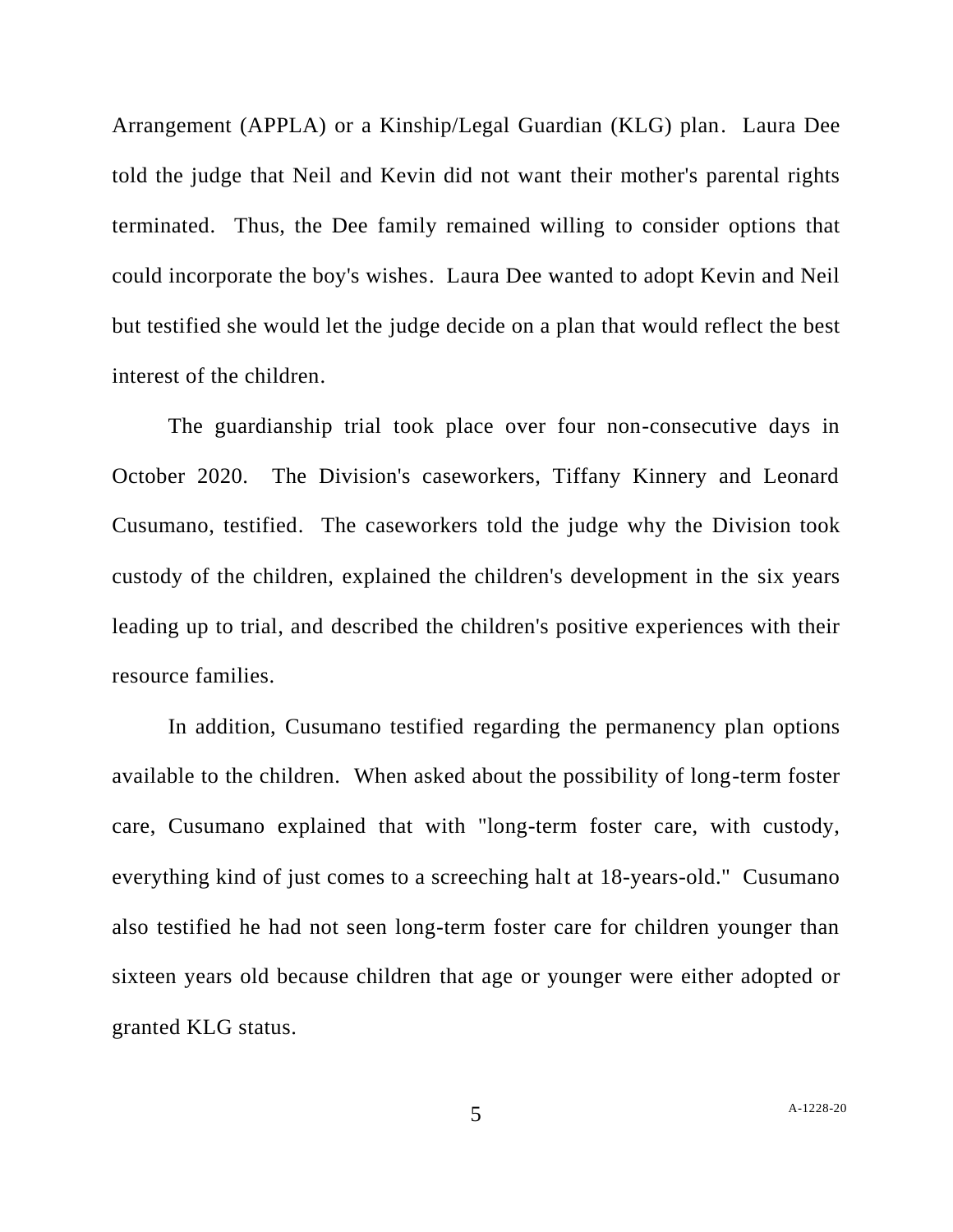The Division presented the testimony of several experts. Dr. Brett Biller testified regarding his 2013 psychological evaluation of Dorothy. Based on his evaluation, the doctor diagnosed Dorothy with narcissistic personality disorder because she had difficulty accepting responsibility for her actions. He further stated, "she lacked an understanding of developmental needs, as well as nurturing skills."

Dr. Latisha Callender testified regarding her May 2018 psychological evaluation of Dorothy as well as a bonding evaluation for Dorothy and the children. Additionally, Dr. Callender performed bonding evaluations for the resource parents and all three children. She opined the children had an insecure bond with Dorothy but had healthy and secure bonds with their respective resource families.

Dr. Karen Wells testified regarding her bonding and psychological evaluations of the children and their resource parents. Dorothy failed to attend her scheduled psychological and bonding evaluations with Dr. Wells. Dr. Wells described the children as thriving under the care of the resource parents. She reaffirmed the bond between the children and the resource parents was strong and concluded the resource parents could ameliorate any emotional harm that severing Dorothy's parental rights might cause the children.

6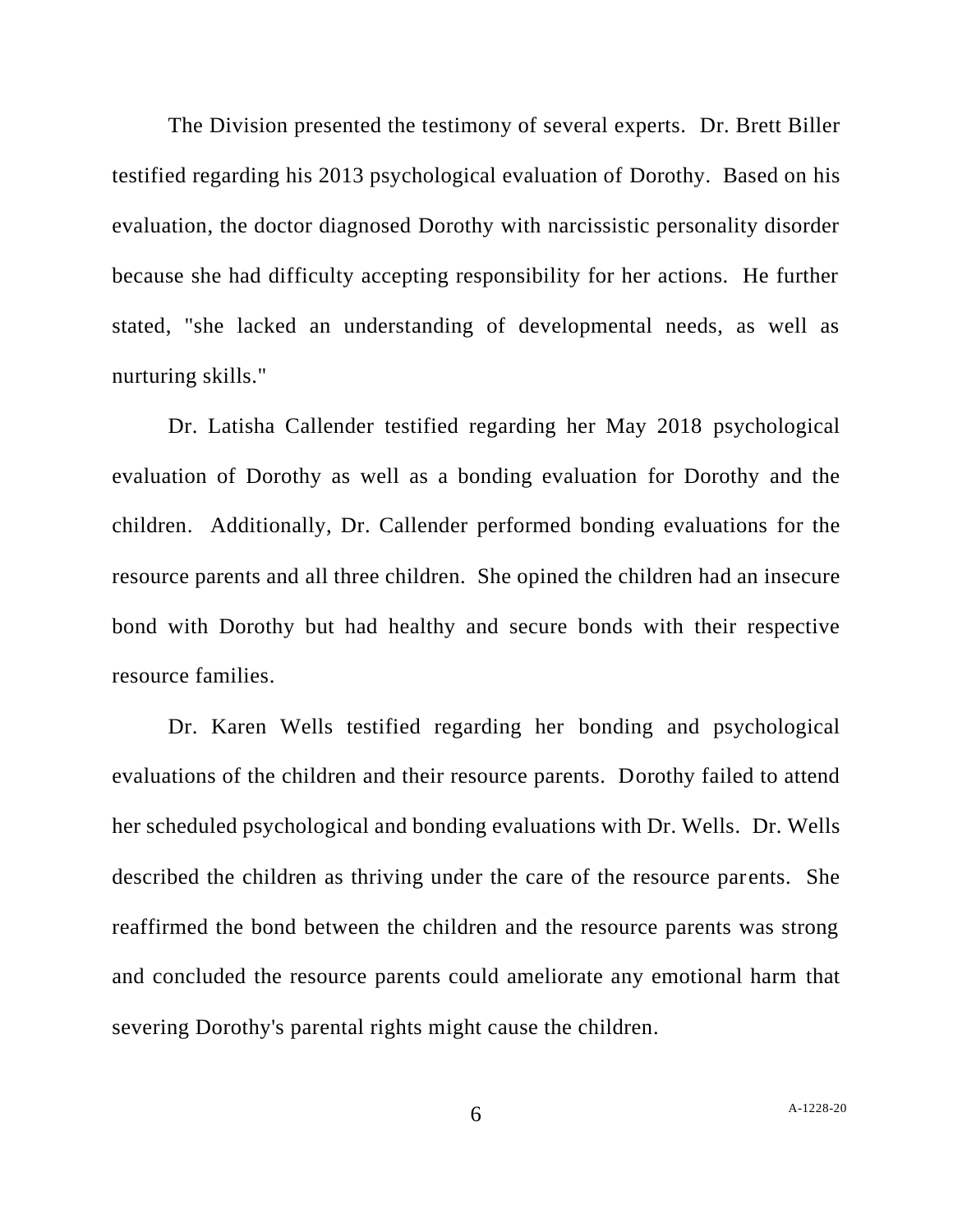Kristin Brady, Kevin's therapist, testified Kevin and Neil had become open to adoption by the Dee family provided they could maintain a connection to their biological family through visits and communications. According to Brady, neither Kevin nor Neil expressed an interest in KLG.

Laura Dee testified she understood the difference between adoption and KLG. Laura Dee explained she initially misunderstood the availability of continued medical benefits if the boys were adopted as opposed to being placed in long-term foster care. She subsequently learned the boys remained eligible for medical insurance if adopted by her family.

At trial, Laura Dee confirmed her family's desire to adopt Kevin and Neil. However, she believed the boys preferred the KLG or APPLA option because those options would not sever their relationships with Dorothy. She also told the judge if the boys could not be reunited with Dorothy, they wanted to be adopted. If adopted, Laura Dee confirmed she would allow Kevin and Neil to have contact with Dorothy and other members of the boys' biological family. Laura Dee reiterated her family's desire to adopt Kevin and Neil but told the judge he should decide which option would be best for the children.

On November 19, 2020, Judge Brown rendered a decision from the bench terminating Dorothy's parental rights. He concluded the Division presented

7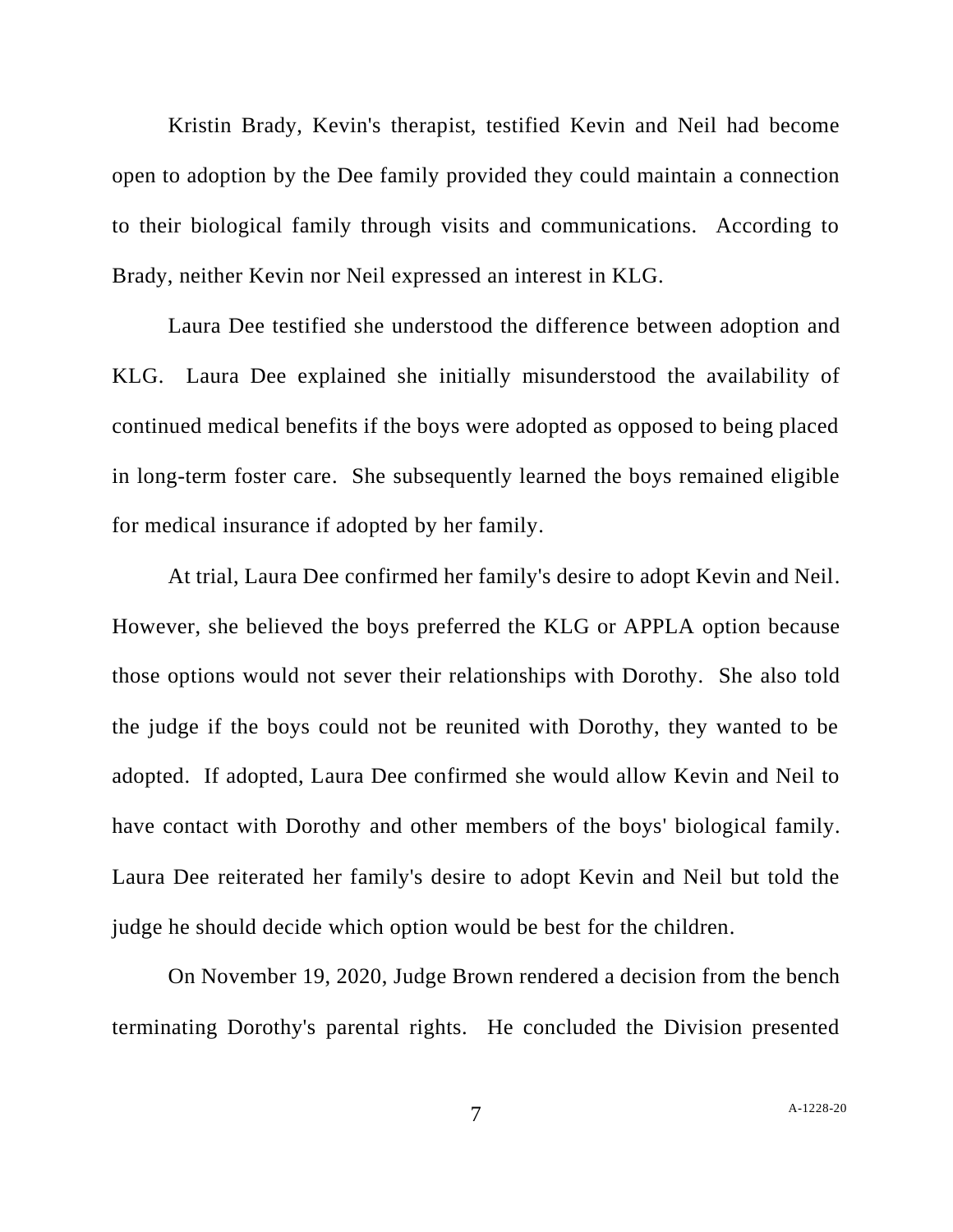overwhelming evidence, including the testimony of several expert witnesses, establishing Dorothy's parental unfitness by clear and convincing evidence under all four statutory prongs of N.J.S.A. 30:4C-15.1(a).

Under prong one, Judge Brown found there was "no dispute that the safety, health, and development of [Neil, Steven, and Kevin] has been and will continue to be endangered" by their relationships with Dorothy. He concluded the children suffered "unstable housing, parental inattention to their education, hygiene, and healthcare, and overall neglect."

Under prong two, the judge found Dorothy did not "even attempt[] to address the issues that led to the children's removal six years ago . . . ." In refusing to participate in treatment and other programs, he concluded Dorothy lacked the ability to "eliminate the harm facing her children . . . ."

Under prong three, Judge Brown held the Division "sought to provide numerous services . . . on numerous occasions to assist [Dorothy] in correcting the circumstances" that led to the Division taking custody of the children. The judge noted while Laura Dee initially preferred long-term foster care, she later expressed, both in writing and during her testimony, her family's desire to adopt Kevin and Neil and rejected KLG. Judge Brown found Cusumano's testimony regarding Laura Dee's decision to reject KLG after the Dee family had a negative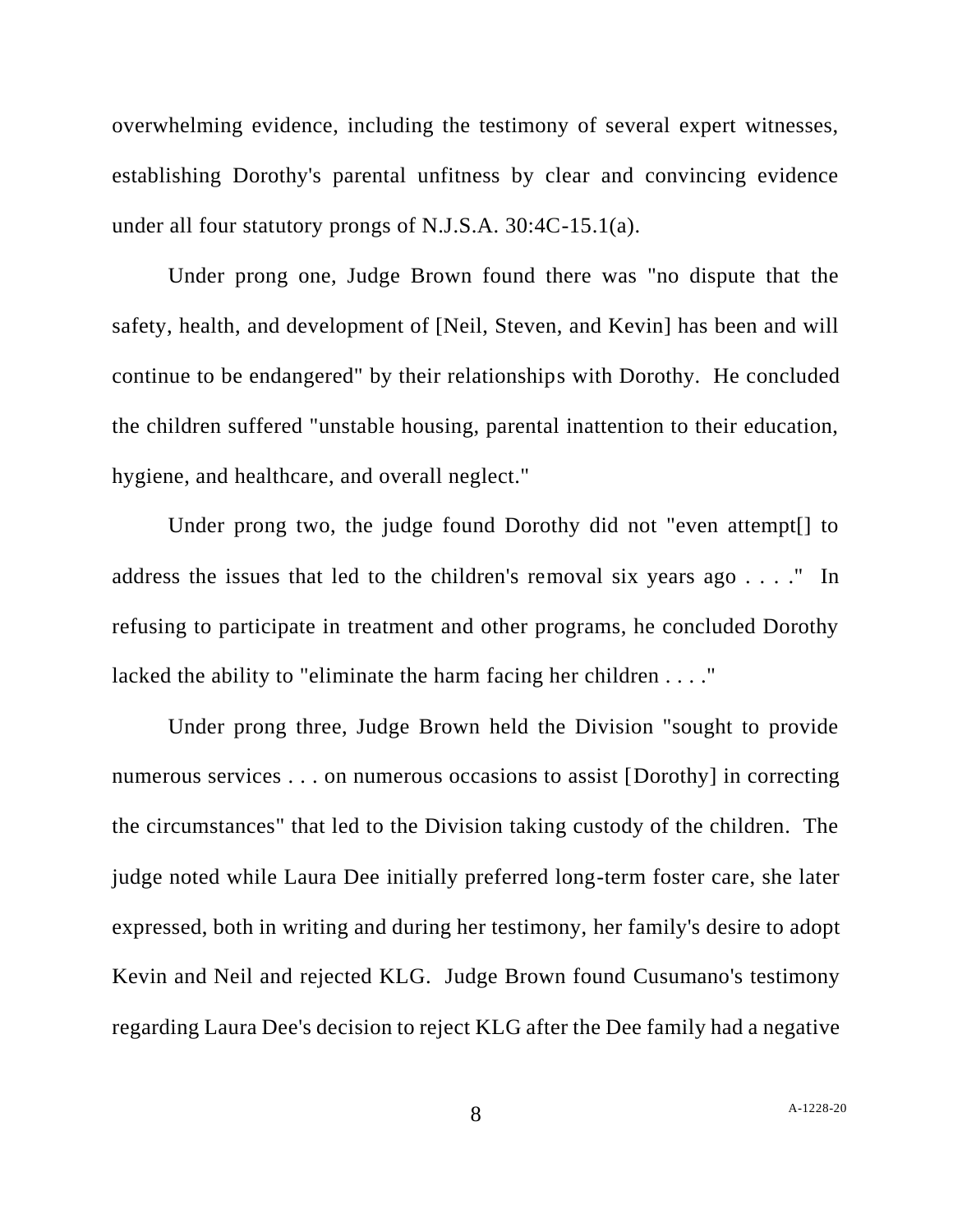experience with Dorothy to be credible. According to Judge Brown, the Dee family's only hesitation related to adoption was a desire to avoid upsetting Kevin and Neil.

Judge Brown rejected the request by the law guardians for Kevin and Neil to allow the boys to remain with the Dee family under APPLA because they were too young. He concluded adoption was the most appropriate plan to achieve permanency for the boys. While the judge acknowledged Kevin and Neil wanted to be reunified with their mother, Dorothy "ha[d] done nothing so as to facilitate a plan of reunification . . . ." Therefore, the judge rejected leaving Neil and Kevin in resource placement "holding out hope that at some point in the future, [Dorothy] will get herself together." Judge Brown further found Dorothy made no effort to facilitate reunification with her children, having failed to secure housing, attend therapy, or participate in parenting groups. Because the resource families reiterated their firm commitment to adoption, the judge concluded adoption was in the children's best interest.

Under the fourth prong, Judge Brown relied on the opinions offered by Drs. Callender and Wells, concluding Dorothy was at fault for the children's "insecure and ambivalent attachment" to her. He also credited the doctors' testimony the children should not be removed from their resource parents,

9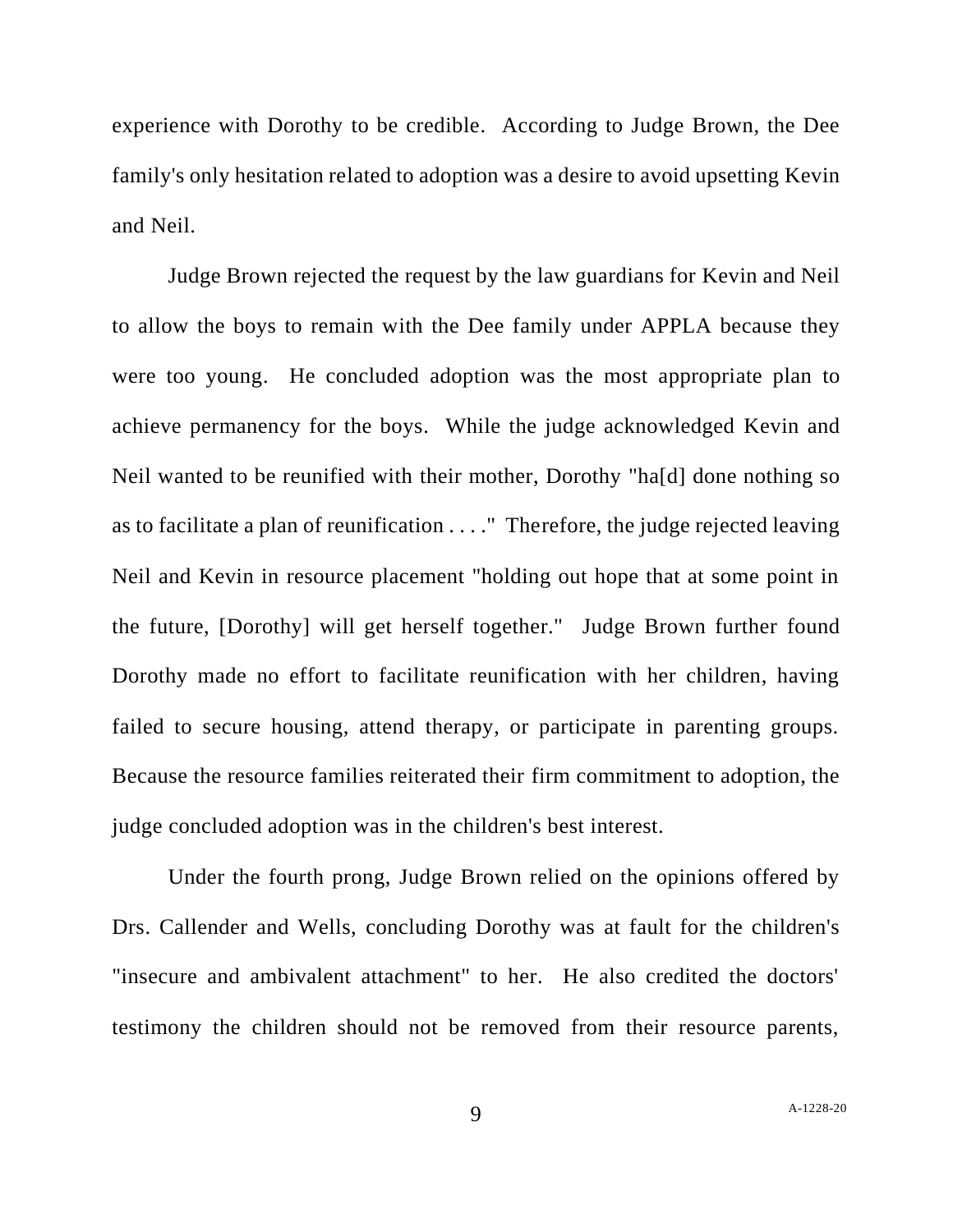because "they had the potential . . . to develop healthy relationships with them and . . . should be given that opportunity."

Based on the evidence, Judge Brown concluded termination of Dorothy's parental rights was in the children's best interests, and fully explained the bases for his determinations under each prong.

On appeal, Dorothy disputes the Division satisfaction of all four prongs under the best interests test, N.J.S.A. 30:4C-15.1(a). In their cross-appeal, Kevin and Neil argue the judge erred in not granting the option of KLG or APPLA instead of terminating Dorothy's parental rights. Kevin and Neil also dispute the Division's satisfaction of prong four that termination of Dorothy's parental rights would not cause more harm than good. We reject these arguments.

Based on our review of the record and applicable law, we are satisfied the evidence soundly supports the decision to terminate Dorothy's parental rights. Accordingly, we affirm for the reasons stated by Judge Brown in his thorough and comprehensive opinion. We add the following brief comments.

Our review of the judge's decision is limited. We defer to his expertise as a Family Part judge. Cesare v. Cesare, 154 N.J. 394, 413 (1998). We are bound by his factual findings so long as they are supported by sufficient credible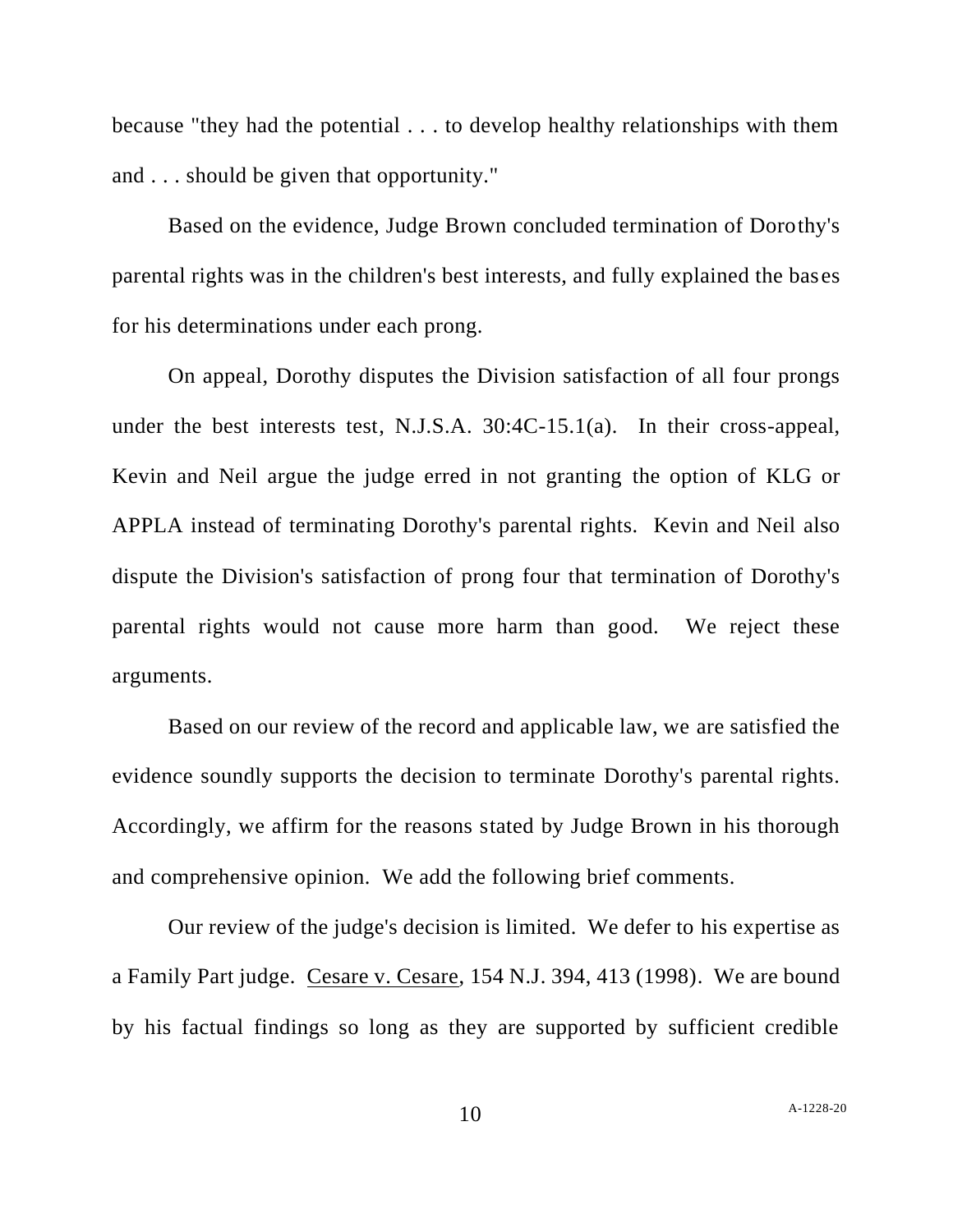evidence. N.J. Div. of Youth & Family Servs. v. M.M., 189 N.J. 261, 279 (2007) (citing In re Guardianship of J.T., 269 N.J. Super. 172, 188 (App. Div. 1993)). "[W]e [also] rely on the trial court's acceptance of the credibility of the expert's testimony and the court's fact-findings based thereon, noting that the trial court is better positioned to evaluate the witness' credibility, qualifications, and the weight to be accorded [his or] her testimony." In re Guardianship of DMH, 161 N.J. 365, 382 (1999) (citing Bonnco Petrol, Inc. v. Epstein, 115 N.J. 599, 607 (1989)).

Applying these principles, we conclude that Judge Brown's factual findings under all four-prongs of N.J.S.A. 30:4C-15.1(a) are fully supported by the record. Based on those findings, the judge's legal conclusions are unassailable.

We briefly address the arguments raised by Kevin and Neil concerning the judge's rejection of KLG and APPLA as alternatives to terminating Dorothy's parental rights.

N.J.S.A. 3B:12A-6(d) originally provided a preference for adoption over KLG. In 2021, the Legislature amended the statute to remove the "adoption . . . is neither feasible nor likely" requirement. However, the statute was not amended until well after Judge Brown's November 19, 2020 judgment of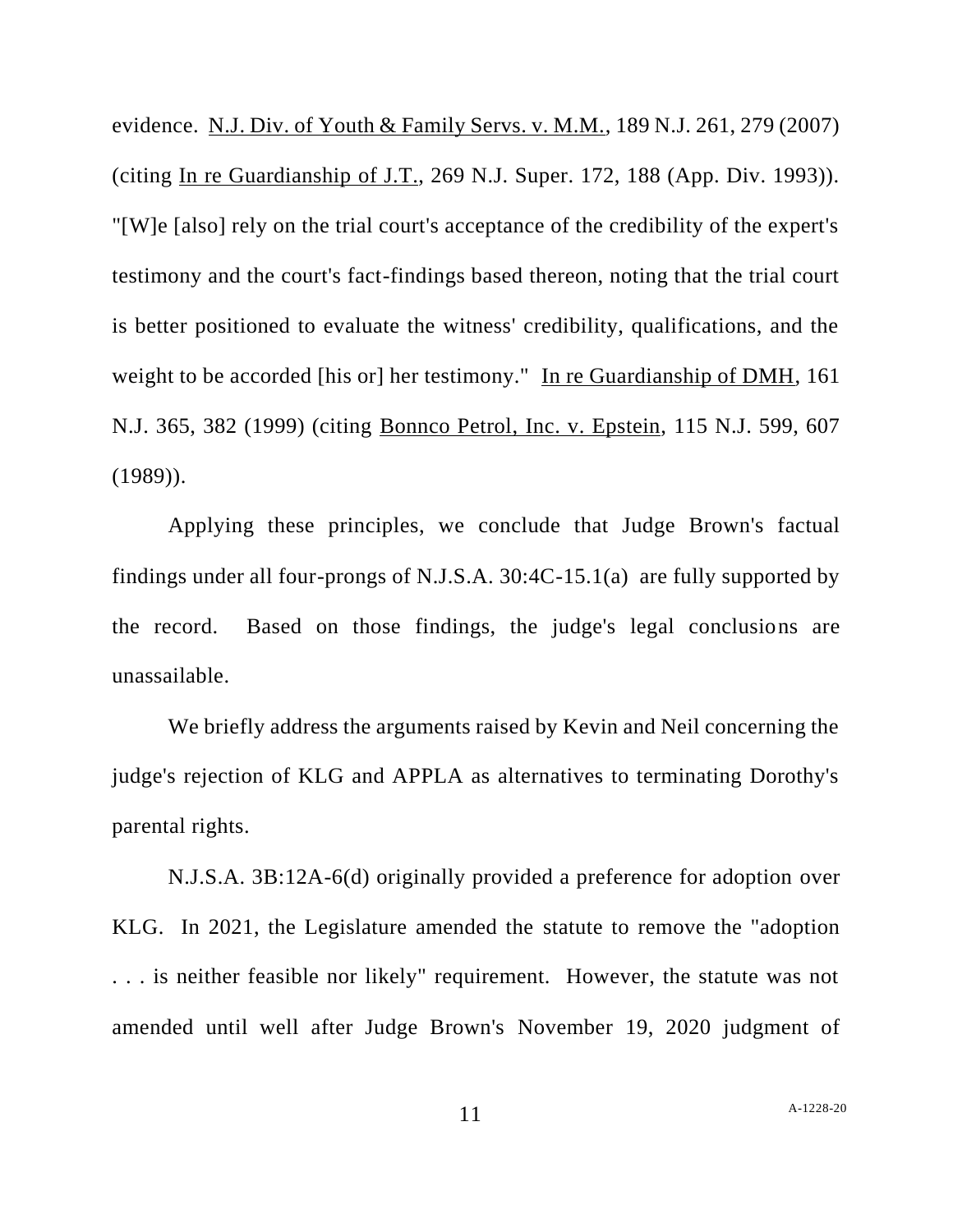guardianship terminating Dorothy's parental rights. Nothing in the statute suggests the 2021 amendment was to be applied retroactively. To the contrary, case law provides newly enacted laws are applied prospectively. James v. N.J. Mfrs. Ins. Co., 216 N.J. 552, 556 (2014). Moreover, the Legislature expressly stated the amended statute "take effect immediately." L. 2021, c. 154, § 10, supporting prospective application of the revised statute. Because adoption was both feasible and likely, Judge Brown correctly rejected a KLG plan for the boys.

In support of their arguments for application of KLG, the law guardians for Kevin and Neil rely on New Jersey Division of Child Protection and Permanency v. M.M., 459 N.J. Super. 246, 264 (App. Div. 2019) (holding a caregiver's consent to adopt must " be not only informed, but also unconditional, unambiguous, and unqualified" to satisfy N.J.S.A. 3B:12A-6). Kevin and Neil argue the Dee family was not fully informed regarding the choice between KLG and adoption, citing Laura Dee's confusion about continued medical insurance for Neil and Kevin if adopted. But, as Laura Dee told the judge, she came to learn medical coverage for the boys remained unchanged under a plan for adoption or KLG. After clarifying her concern regarding medical insurance for Neil and Kevin, Laura Dee testified the Dee family wanted to adopt the boys.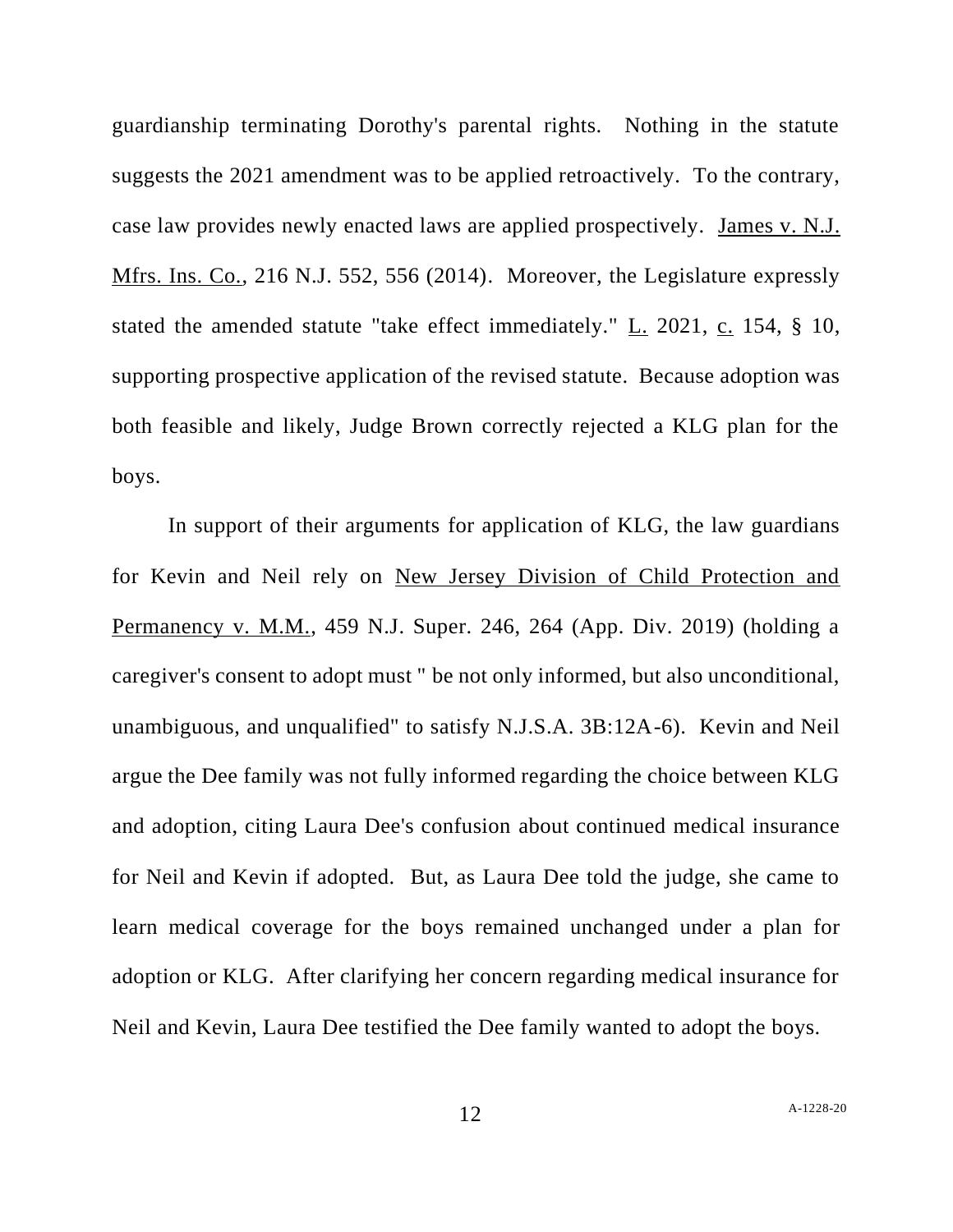Nor did the Dee family make ambiguous or inconsistent statements about KLG. Laura Dee told Judge Brown her family wanted what was best for Kevin and Neil. After the Division informed the Dee family about adoption and KLG, and Laura Dee further researched the KLG option, she realized the family did not want KLG. In a June 19, 2019 letter, Laura Dee advised the Division of her family's decision to reject KLG. Because Laura Dee recognized the boys "would prefer not to be adopted if [they] could go home to live with [their] mom," she selflessly asked Judge Brown to decide the best plan for Kevin and Neil.

Having reviewed the record, we reject the argument by the law guardians for Kevin and Neil that the Dee family's decision to adopt was anything other than unconditional, unambiguous, and unqualified. The uncontroverted evidence and testimony reflect Laura Dee's absolute and unequivocal willingness to adopt Neil and Kevin and permanently raise them as part of the Dee family.

Nor did Judge Brown err in determining APPLA was not a viable alternative for the boys. <u>See</u> 42 U.S.C. §  $675(5)(c)(i)$ .<sup>4</sup> First, the APPLA is not

<sup>&</sup>lt;sup>4</sup> The law guardians for Neil and Kevin seek the equivalent of long-term foster care as an option to termination of Dorothy's parental rights. However, "[l]ongterm foster care is the exception to the general rule favoring adoption, and is available under only very limited circumstances . . . ." In re Guardianship of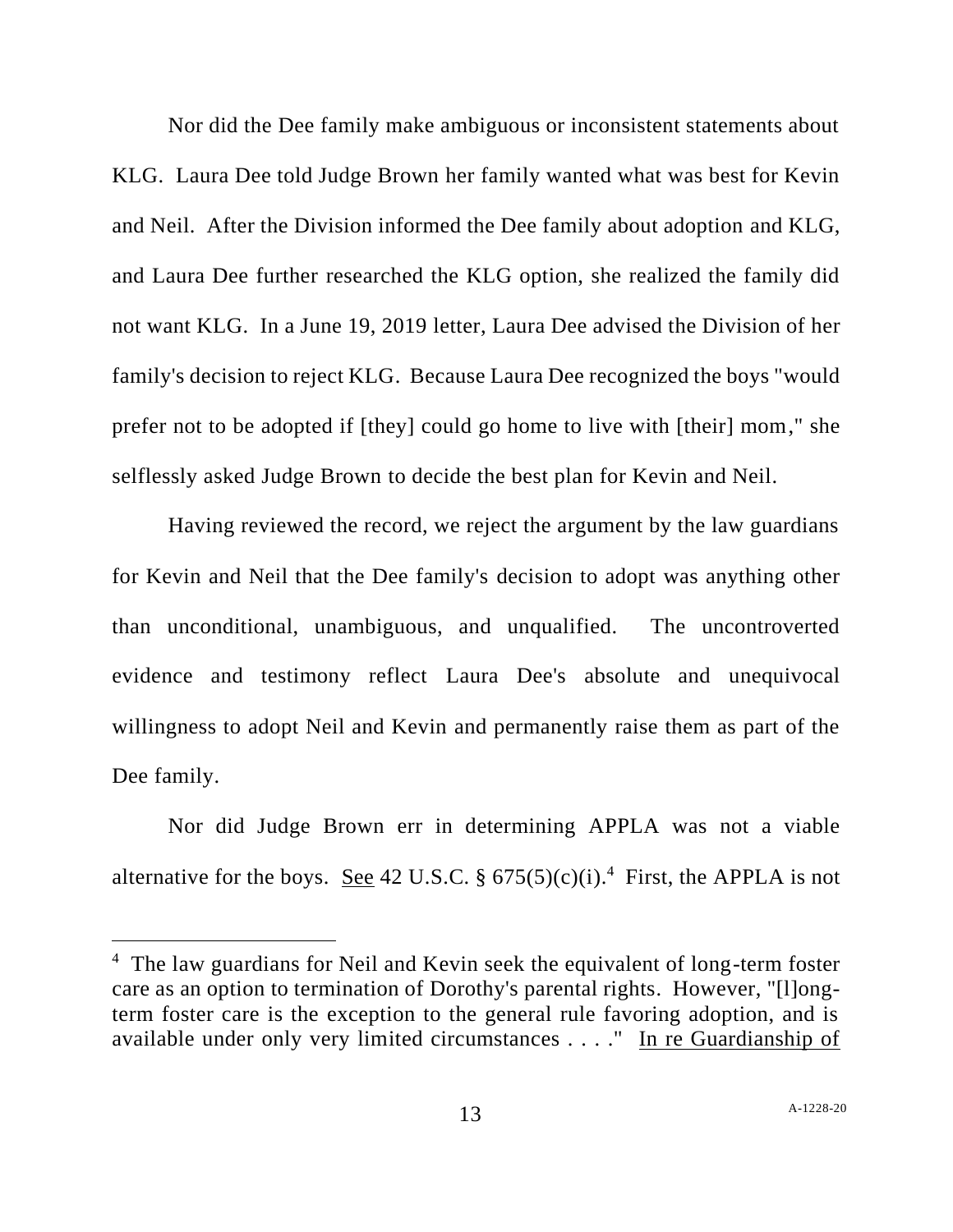a recognized permanency plan because public policy in New Jersey favors reunification or adoption over long-term foster care. See In re Guardianship of K.H.O., 161 N.J. 337, 360 (1999). In fact, the Long-Term Foster Care Custody Act, N.J.S.A. 30:4C-26.10 to -26.19, was repealed effective September 1, 2005. See L. 2004, c. 130, § 128.

Second, APPLA requires children be at least sixteen years old at the time of the permanency hearing. None of the boys were sixteen at the time of the guardianship judgment terminating Dorothy's parental rights.

Third, APPLA applies only when other options, such as reunification, relative placement, adoption, or KLG have been ruled out. As we previously stated, Judge Brown found the resource families stood ready, willing, and able to adopt the boys and adoption offered the best plan to achieve permanency for Kevin, Neil, and Steven. Based on his findings, Judge Brown correctly ruled out APPLA as an option.

K.H.O., 161 N.J. 337, 360 (1999). Those limited circumstances are not present here. The law guardians failed to cite any unusual circumstance warranting long-term foster care for Neil and Kevin. Nor did the law guardians offer any expert testimony explaining why long-term foster care presented a better alternative for Kevin and Neil.